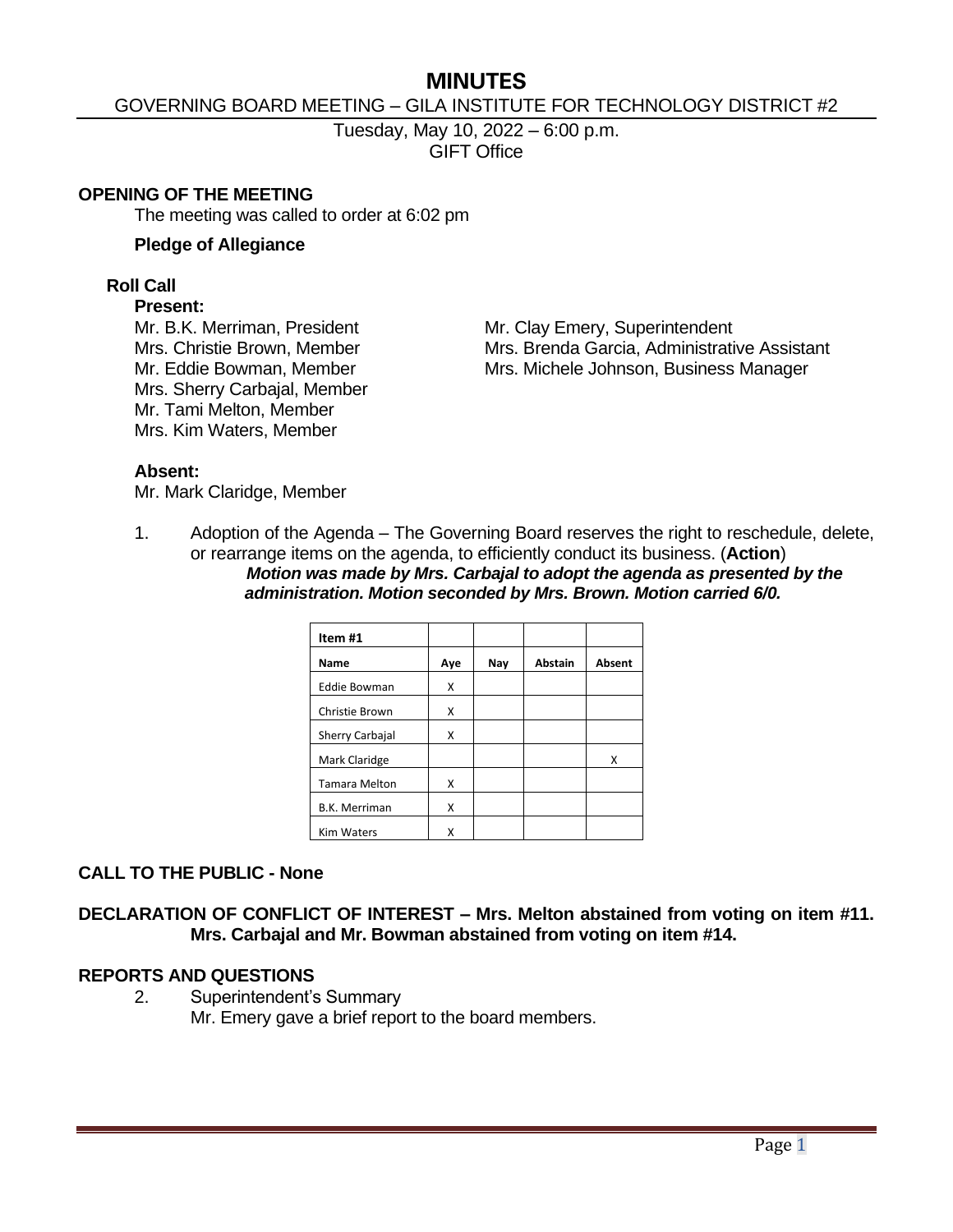# **CONSENT AGENDA – Action**

Approval of routine payroll and expense vouchers/routine matters.

- 3. Approval of Minutes of the April 12, 2022, regular meeting.
	- Recommendation to approve/ratify financial matters**.**
		- A. Payroll and expense vouchers.
		- B. Cash balance reports.

*Motion was made by Mrs. Brown to approve the consent agenda items as presented. Motion seconded by Mrs. Waters. Motion carried 6/0.*

| Item#3               |     |     |         |               |
|----------------------|-----|-----|---------|---------------|
| Name                 | Aye | Nay | Abstain | <b>Absent</b> |
| <b>Eddie Bowman</b>  | Χ   |     |         |               |
| Christie Brown       | x   |     |         |               |
| Sherry Carbajal      | x   |     |         |               |
| Mark Claridge        |     |     |         | x             |
| <b>Tamara Melton</b> | x   |     |         |               |
| <b>B.K. Merriman</b> | Χ   |     |         |               |
| <b>Kim Waters</b>    | x   |     |         |               |

# **LEGAL/FINANCIAL**

#### **New Business**

- 4. Board Training **(Discussion Only**) a. Report from Dr. Pat Burke.
- 5. Discussion and consideration of a motion to convene a public hearing pursuant to A.R.S. §15-905. (Action). The purpose of this Hearing is to Provide the Public the Opportunity for Questions and Discussions of the Maintenance and Operations and Capital Outlay Budget Revision #2 for the 2021-2022 Fiscal Year. Amounts May be Reapportioned Based on the Budgetary Needs of the District. (Action). **Motion made by Mr. Bowman to discuss and consider the motion to convene a public hearing pursuant to A.R.S. §15-905. (Action). The purpose of this Hearing is to Provide the Public the Opportunity for Questions and Discussions of the Maintenance and Operations and Capital Outlay Budget Revision #2 for the 2021-2022 Fiscal Year. Amounts May be Reapportioned Based on the Budgetary Needs of the District. Motion seconded by Mrs. Carbajal. Motion carried 6/0.**

| Item#5               |     |     |                |        |
|----------------------|-----|-----|----------------|--------|
| Name                 | Aye | Nay | <b>Abstain</b> | Absent |
| <b>Eddie Bowman</b>  | x   |     |                |        |
| Christie Brown       | x   |     |                |        |
| Sherry Carbajal      | x   |     |                |        |
| Mark Claridge        |     |     |                | x      |
| <b>Tamara Melton</b> | x   |     |                |        |
| <b>B.K. Merriman</b> | x   |     |                |        |
| <b>Kim Waters</b>    | χ   |     |                |        |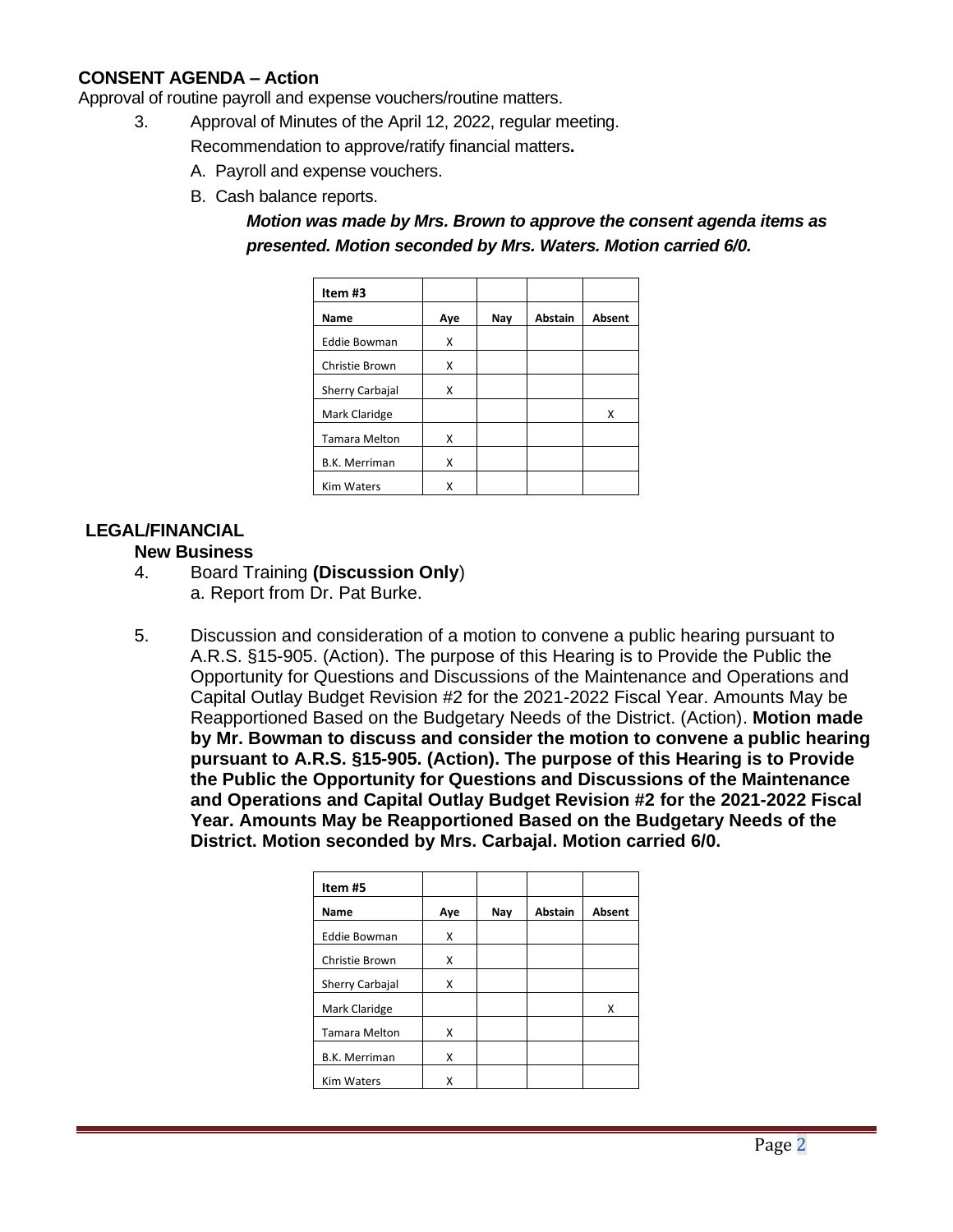- 6. Hearing to provide the public the opportunity for questions and discussion of the Maintenance and Operations and Capital Outlay Budget Revision #2 for the 2021- 2022 fiscal year **(Hearing Only)**
- 7. Discussion and consideration of a motion to close the Public Hearing and return to Regular Session. **(Action)** *Motion made by Mrs. Brown to discuss and consider the motion to close the public hearing and return to regular session. Motion seconded by Mrs. Carbajal. Motion carried 6/0.*

| Item #7              |     |     |                |               |
|----------------------|-----|-----|----------------|---------------|
| Name                 | Aye | Nay | <b>Abstain</b> | <b>Absent</b> |
| <b>Eddie Bowman</b>  | x   |     |                |               |
| Christie Brown       | x   |     |                |               |
| Sherry Carbajal      | x   |     |                |               |
| Mark Claridge        |     |     |                | x             |
| <b>Tamara Melton</b> | X   |     |                |               |
| <b>B.K. Merriman</b> | x   |     |                |               |
| <b>Kim Waters</b>    | x   |     |                |               |

8. Discussion and consideration of a motion to adopt the budget revision #2 for the 2021- 2022 fiscal year. **Motion made by Mrs. Carbajal to adopt the budget revision #2 for the 2021-2022 fiscal year. Motion seconded by Mr. Bowman. Motion carried 6/0.** 

| Item#8               |     |     |                |        |
|----------------------|-----|-----|----------------|--------|
| Name                 | Aye | Nay | <b>Abstain</b> | Absent |
| <b>Eddie Bowman</b>  | x   |     |                |        |
| Christie Brown       | x   |     |                |        |
| Sherry Carbajal      | x   |     |                |        |
| Mark Claridge        |     |     |                | x      |
| <b>Tamara Melton</b> | x   |     |                |        |
| <b>B.K. Merriman</b> | x   |     |                |        |
| <b>Kim Waters</b>    | Χ   |     |                |        |

9. Discussion/Action to approve out of state travel for GIFT students (HOSA & SkillsUSA). **(Action) Motion made by Mrs. Melton to discuss/approve out of state travel for GIFT students (HOSA & SkillsUSA). Motion seconded by Mrs. Waters. Motion carried 6/0.**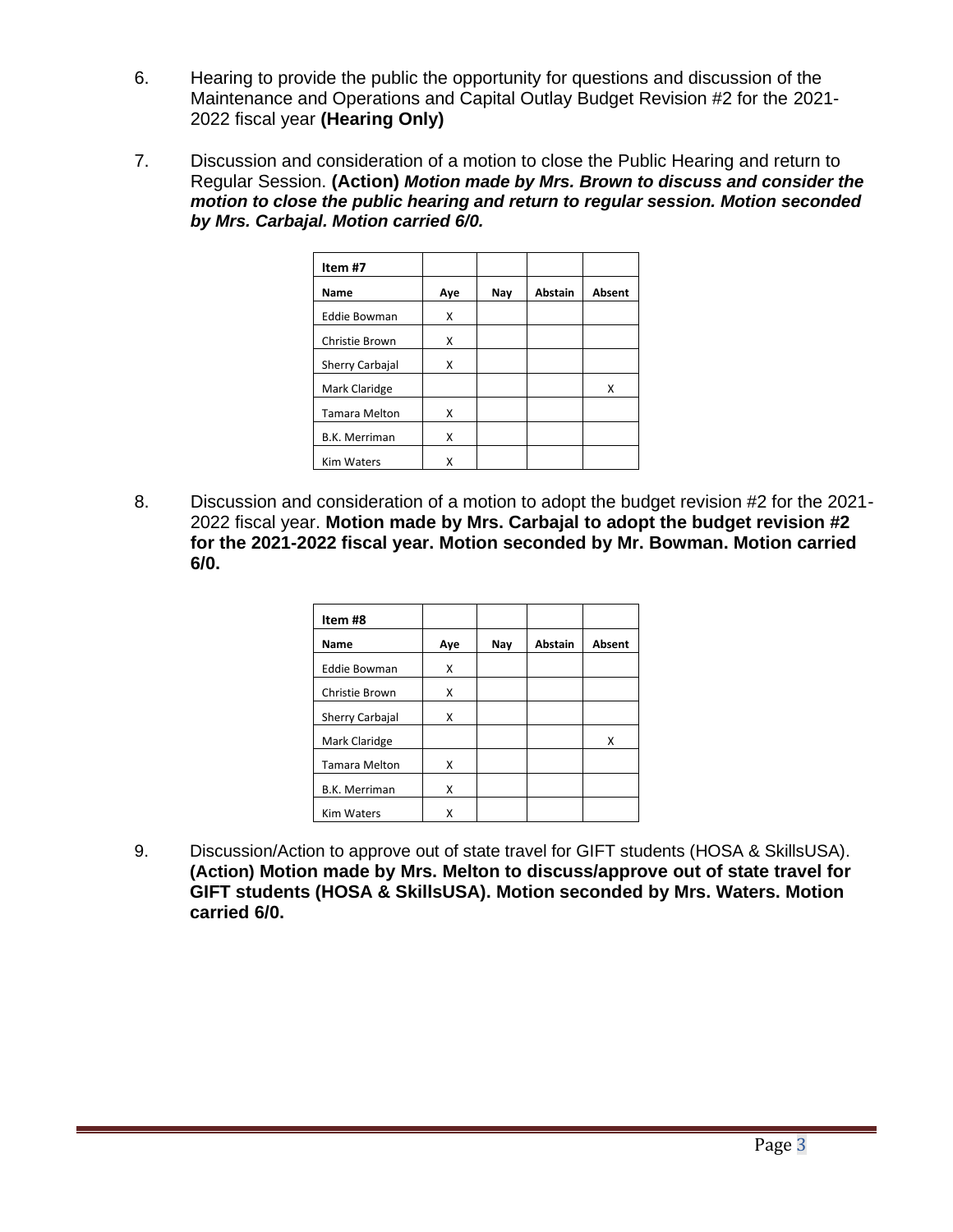| Item #9              |     |     |                |               |
|----------------------|-----|-----|----------------|---------------|
| Name                 | Aye | Nay | <b>Abstain</b> | <b>Absent</b> |
| <b>Eddie Bowman</b>  | x   |     |                |               |
| Christie Brown       | x   |     |                |               |
| Sherry Carbajal      | X   |     |                |               |
| Mark Claridge        |     |     |                | x             |
| <b>Tamara Melton</b> | Χ   |     |                |               |
| <b>B.K. Merriman</b> | X   |     |                |               |
| <b>Kim Waters</b>    | x   |     |                |               |

10. Discussion/Action to allocate funding for SHS to travel to nationals (FBLA). **(Action) Motion made by Mrs. Melton to discuss/Action to allocate funding for SHS to travel to nationals (FBLA) in the amount of \$25,000. Motion seconded by Mrs. Carbajal. Motion carried 6/0**

| Item #10             |     |     |                |        |
|----------------------|-----|-----|----------------|--------|
| Name                 | Aye | Nay | <b>Abstain</b> | Absent |
| <b>Eddie Bowman</b>  | x   |     |                |        |
| Christie Brown       | x   |     |                |        |
| Sherry Carbajal      | x   |     |                |        |
| Mark Claridge        |     |     |                | x      |
| <b>Tamara Melton</b> | x   |     |                |        |
| <b>B.K. Merriman</b> | x   |     |                |        |
| <b>Kim Waters</b>    |     |     |                |        |

11. Discussion/action to allocate funding for DHS to travel to nationals (FBLA). **(Action) Motion made by Mr. Bowman to discuss/action to allocate funding for DHS to travel to nationals (FBLA) in the amount of \$5,000. Motion seconded by Mrs. Carbajal. Motion carried 5/0. Mrs. Melton abstained from voting.**

| Item #11             |     |     |                |               |
|----------------------|-----|-----|----------------|---------------|
| Name                 | Aye | Nav | <b>Abstain</b> | <b>Absent</b> |
| <b>Eddie Bowman</b>  | X   |     |                |               |
| Christie Brown       | X   |     |                |               |
| Sherry Carbajal      | Χ   |     |                |               |
| Mark Claridge        |     |     |                | X             |
| <b>Tamara Melton</b> |     |     | x              |               |
| <b>B.K. Merriman</b> | Χ   |     |                |               |
| <b>Kim Waters</b>    | x   |     |                |               |

12. Discussion/action to allocate funding for PHS to travel to nationals (FBLA). **(Action) Motion made by Mrs. Carbajal to discuss/action to allocate funding for PHS to travel to nationals (FBLA) in the amount of \$9,800. Motion seconded by Mrs. Waters. Motion carried 6/0.**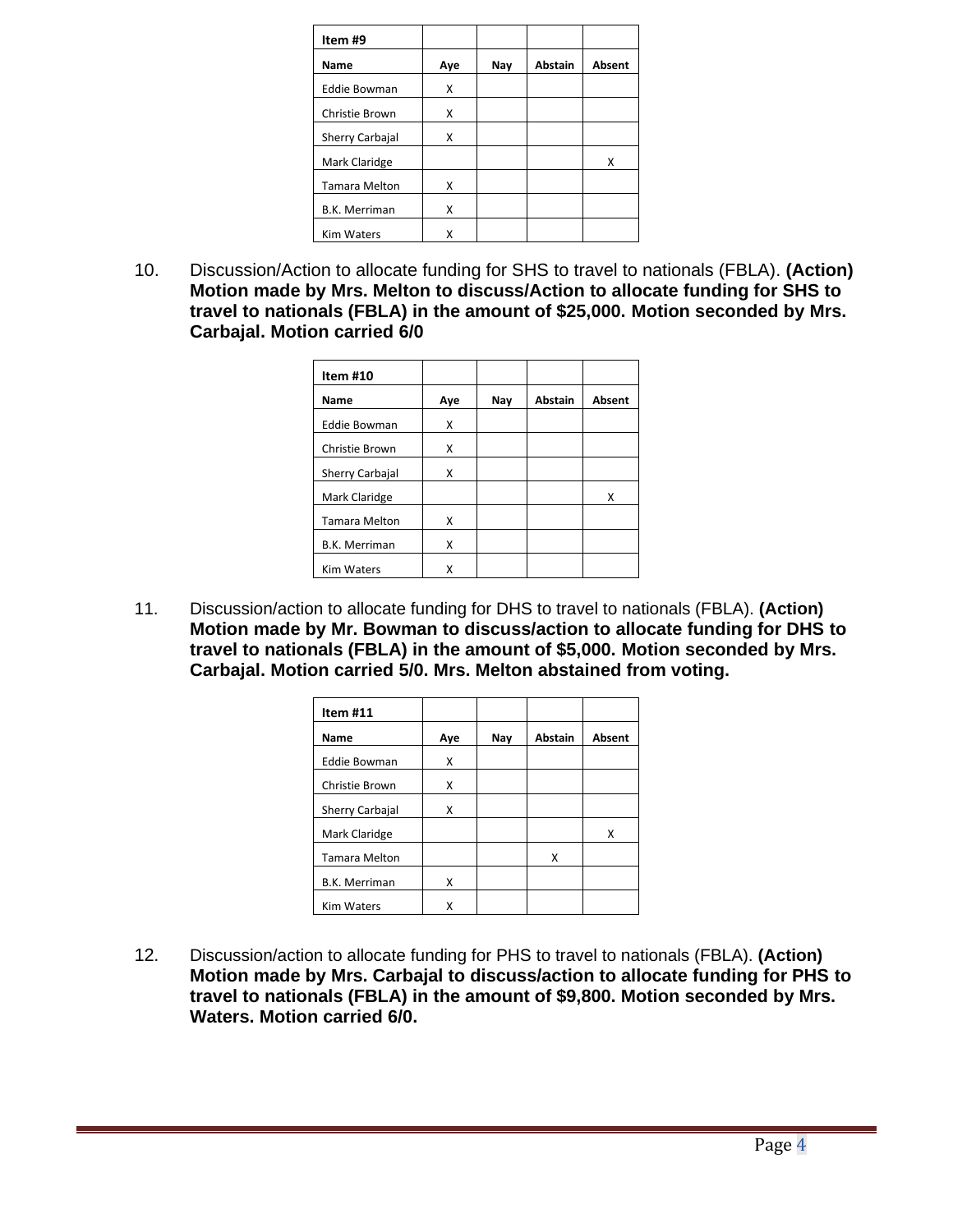| Item $#12$           |     |     |                |        |
|----------------------|-----|-----|----------------|--------|
| Name                 | Aye | Nay | <b>Abstain</b> | Absent |
| <b>Eddie Bowman</b>  | X   |     |                |        |
| Christie Brown       | Χ   |     |                |        |
| Sherry Carbajal      | Χ   |     |                |        |
| Mark Claridge        |     |     |                | x      |
| <b>Tamara Melton</b> | x   |     |                |        |
| <b>B.K. Merriman</b> | Χ   |     |                |        |
| <b>Kim Waters</b>    |     |     |                |        |

13. Discussion and consideration of the ASBA's 2022 Political Agenda for GIFT. **(Action) Motion made by Mrs. Brown to discuss and consider ASBA's 2022 political agenda. Motion made by Mrs. Brown to adopt 1, 3, 4, & 6 and table 2 and 5 until more information is gathered by Mr. Emery. Motion seconded by Mrs. Melton. Motion carried 6/0.**

| Item $#13$           |     |     |                |        |
|----------------------|-----|-----|----------------|--------|
| Name                 | Aye | Nay | <b>Abstain</b> | Absent |
| <b>Eddie Bowman</b>  | x   |     |                |        |
| Christie Brown       | x   |     |                |        |
| Sherry Carbajal      | x   |     |                |        |
| Mark Claridge        |     |     |                | x      |
| <b>Tamara Melton</b> | x   |     |                |        |
| <b>B.K. Merriman</b> | x   |     |                |        |
| <b>Kim Waters</b>    |     |     |                |        |

14. Discussion and approval of GIFT Satellite and Central Campus Programs for 2022-2023. **(Action). Motion made by Mrs. Brown to discuss and approve GIFT Satellite and Central Campus Programs for 2022-2023. Motion seconded by Mrs. Melton. Motion carried 4/0. Mr. Bowman and Mrs. Carbajal abstained from voting.**

| Item #14             |     |     |                |               |
|----------------------|-----|-----|----------------|---------------|
| Name                 | Aye | Nay | <b>Abstain</b> | <b>Absent</b> |
| <b>Eddie Bowman</b>  |     |     | x              |               |
| Christie Brown       | x   |     |                |               |
| Sherry Carbajal      |     |     | x              |               |
| Mark Claridge        |     |     |                | x             |
| <b>Tamara Melton</b> | x   |     |                |               |
| <b>B.K. Merriman</b> | x   |     |                |               |
| <b>Kim Waters</b>    | x   |     |                |               |

15. Legislative update. (**Discussion Only**) **Mr. Emery gave a brief discussion**.